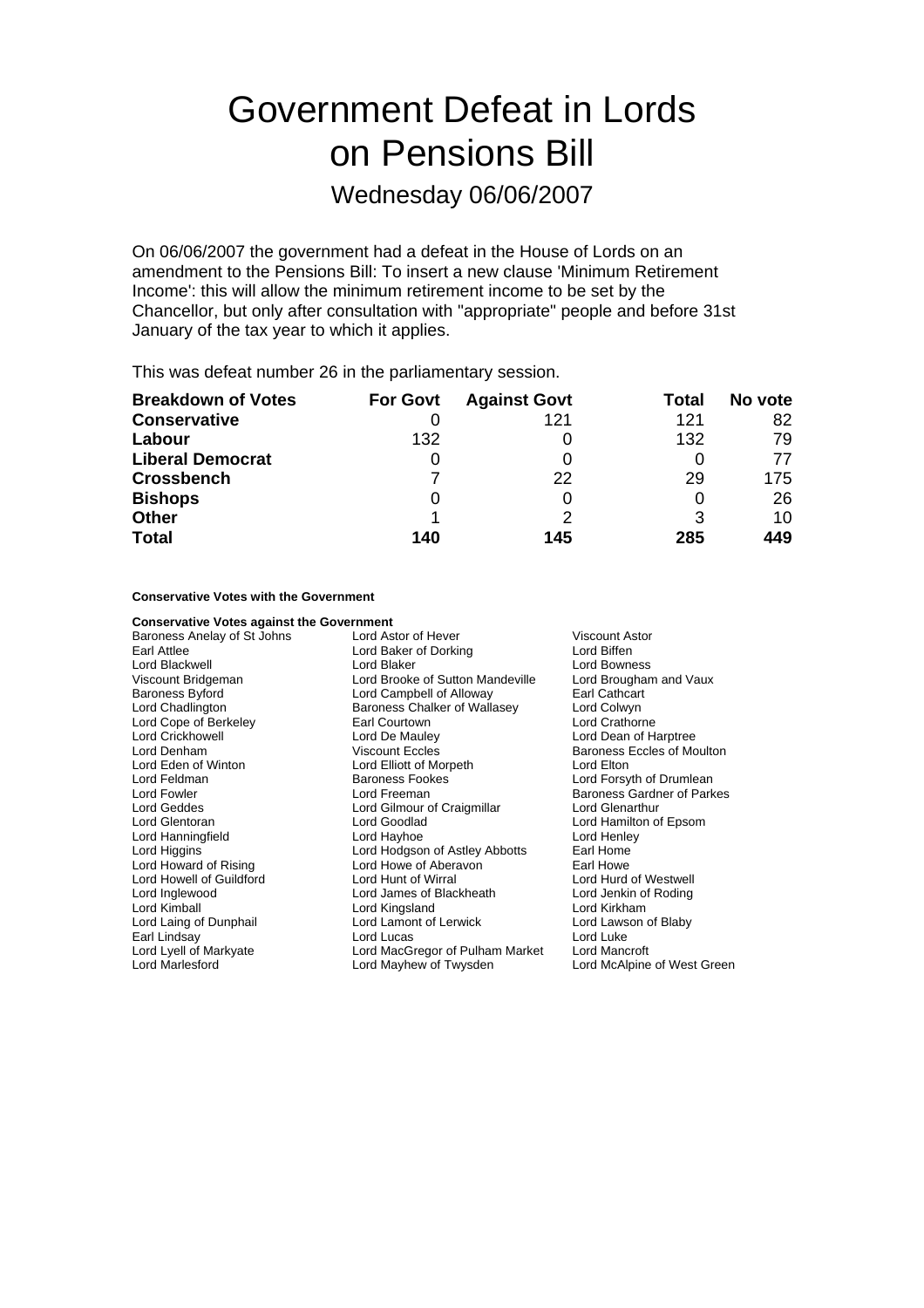- Baroness Platt of Writtle Lord Plummer of St Marylebone<br>
Lord Reav<br>
Lord Rees Lord Swinfen **Lord Taylor of Holbeach Lord Teb**<br>
Lord Tebbit Lord Trefgarne Lord Walker of Worcester Lord Wolfson
- Baroness Miller of Hendon Lord Montagu of Beaulieu Duke of Montrose<br>
Baroness Morris of Bolton Lord Naseby Corpus Baroness Noakes Baroness Morris of Bolton **Lord Naseby Container Container Baroness Noakes**<br>
Lord North Lord Norton of Louth **Baroness O'Cathain** Lord Northbrook Lord Norton of Louth Baroness O'Cathain Baroness O'Cathain Baroness O'Cathain Baroness O'Cathain Baroness O'Cathain Baroness C'Cathain Baroness O'Cathain Baroness O'Cathain Baroness O'Cathain Baroness O'Cat Earoness Oppenheim-Barnes<br>
Lord Palumbor Barnes<br>
Lord Patten Baroness Park of Monmouth Lord Patten of Barnes Lord Patten Lord Patten<br>Baroness Platt of Writtle Lord Plummer of St Marylebone Lord Quinton Lord Reay Lord Reas Lord Reas Lord Reas Lord Reas Lord Roberts of Conwy<br>Lord Saatchi Lord Sanderson of Bowden Baroness Seccombe Lord Saatchi Lord Sanderson of Bowden Baroness Seccombe Earl Selborne **Lord Selkirk of Douglas** Cord Selsdon<br>
Baroness Sharples **Baroness Shephard of Northwold** Lord Skelmersdale Baroness Shephard of Northwold Lord Soulsby of Swaffham Prior Lord St John of Fawsley Lord Strathclyde<br>Lord Swinfen Lord Taylor Cord Taylor of Holbeach Lord Taylor of Warwick Lord Tebbit Lord Trefgarne and the Baroness Trumpington<br>
Viscount Ullswater About Baroness Verma March Lord Vinson Exaroness Verma **Lord Vinson**<br>
Lord Wade of Choriton<br>
Lord Wakeham Lord Waddington Lord Wade of Chorlton Lord Wakeham
	-

### **Labour Votes with the Government**

Lord Brooks of Tremorfa Lord Clinton-Davis **Baroness Cohen of Pimlico**<br>Baroness Corston **Baroness Crawley** Lord Harris of Haringey Lord Hughes of Woodside<br>Baroness Jay of Paddington Lord Judd Lord King of West Bromwich<br>Lord Kinnock Lord Kingsmill Baroness Morris of Yardley

Baroness Adams of Craigielea Lord Adonis Lord Ahmed Baroness Amos<br>
Lord Anderson of Swansea Baroness Andrews<br>
Lord Archer of Sandwell **Lord Baroness** Lord Barnett Lord Archer of Sandwell Lord Bach Lord Barnett Lord Bernstein of Craigweil Lord Bilston Lord Borrie Lord Boyd of Duncansby Lord Bradley Lord Bragg Lord Brennan Lord Brooke of Alverthorpe Lord Brookman<br>
Lord Burlison Lord Campbell-Savours Lord Carter of Coles<br>
Lord Clarke of Hampstead<br>
Lord Clinton-Davis<br>
Baroness Cohen of Pimlico<br>
Lord Corbett of Castle Vale Baroness Corston **Baroness Corston Baroness Crawley** Lord Davidson of Glen Clova<br>
Lord Davies of Coity Lord Davies of Oldham<br>
Lord Davies of Lord Davies of Oldham Lord Davies of Oldham Lord Dubs Lord Elder Lord Evans of Parkside Lord Evans of Temple Guiting<br>
Lord Ealconer of Thoroton Baroness Falkender Corporation of Ribblet Lord Falconer of Thoroton Baroness Falkender Baroness Farrington of Ribbleton<br>Baroness Ford Bishop Auckland Lord Fyfe of Fairfield **Lord Foster of Bishop Auckland** Baroness Gale Baroness Gibson of Market Rasen Baroness Golding<br>Lord Gordon of Strathblane Baroness Goudie Baroness Gould o Exercise Baroness Goudie Baroness Gould of Potternewton<br>
Lord Greeson<br>
Lord Grocott Lord Graham of Edmonton Lord Gregson Lord Grocott Lord Haskel Lord Haworth Lord Haworth Charless Henig<br>
Baroness Hilton of Eqgardon Lord Howarth of Newport Baroness Howell Lord Howarth of Newport Baroness Howells of St Davids<br>
Lord Hunt of Kings Heath Lord Irvine of Lairg Lord Hughes of Woodside<br>
Baroness Jay of Paddington Lord June Lord August 2012<br>
Lord June Baroness Jones of Whitchurch<br>
Lord Judd Lord June Cord King of West Bromwich Baroness Kingsmill Lord Kirkhill **Lord Lea of Crondall**<br>
Lord Lipsey **Lord Lofthouse of Po** Lord Leitch Lord Lipsey Lord Lofthouse of Pontefract Lord Macdonald of Tradeston Lord Mackenzie of Framwellgate Lord MacKenzie of Culkein<br>Baroness Massey of Darwen Lord Maxton Cord Maxton Baroness McDonagh Baroness Massey of Darwen Lord Maxton Lord Communist Communist Baroness Mc<br>Baroness McIntosh of Hudnall Lord McKenzie of Luton Lord Mitchell Baroness McIntosh of Hudnall Lord McKenzie of Luton<br>
Lord Monie Lord McCenzie of Luton Lord Mitchell<br>
Lord Monie Baroness Morgan of Drefelin Lord Morris of Handsworth **Example Baroness Morgan of Drefelin**<br>
Lord Morris of Aberavon<br>
Lord O'Neill of Clackmannan Lord Parekh Lord Patel of Blackburn Lord Paul<br>
Lord Pendry Cord Patel of Baroness Pitkeathley Lord Plant Baroness Prosser **Baroness Access** Baroness Quin Baroness Ramsay of Cartvale<br>1991 Lord Ramsay Corporation Carty Access Rendell of Babergh Lord Randall of St Budeaux Lord Rea Baroness Rendell of Babergh<br>Lord Richard Lord Rooker Baroness Royall of Blaisdon Lord Sawyer **Baroness Scotland of Asthal** Lord Sheldoness Scotland of Asthal Lord Sheldoness Scotland of Asthal Lord Sheldoness Scotland of Asthal Lord Shape Lord Smith of Leigh

Lord Plant of Highfield Baroness Royall of Blaisdon<br>Lord Sheldon